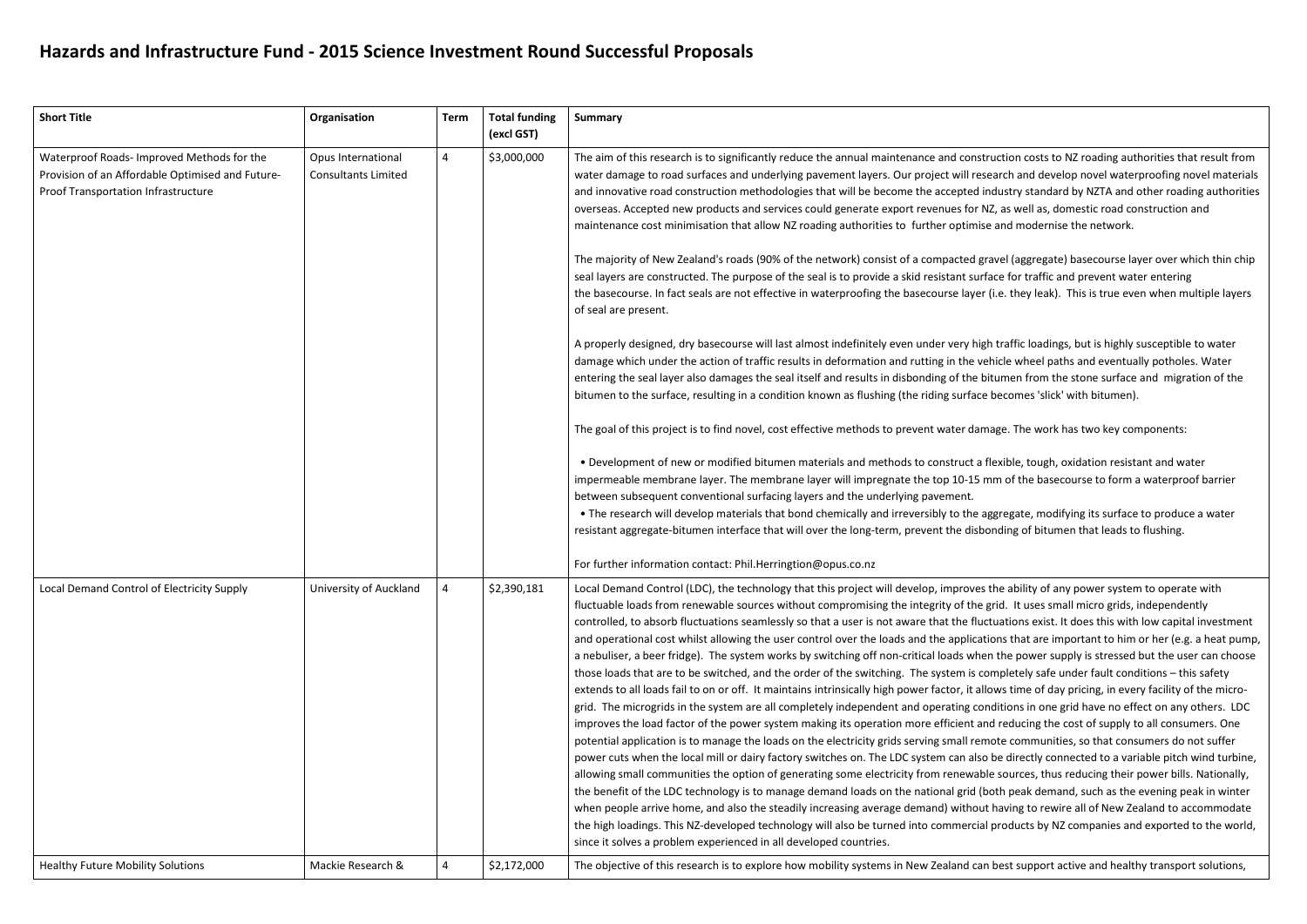|                                                                                                         | <b>Consulting Limited</b> |             |                                                                                                                                                                                                                                                                                                                                                                                                                                                                                                                                     | and the benefits this offers for social and economic wellbeing.<br>This research is in the context of a globally changing transport environment, stemm<br>change and new approaches to designing urban form. A mobility system that suppo<br>incorporate active and public transport solutions and integrate with new housing ap<br>changes underway.<br>The research is centred around four interconnected strands of research:       |
|---------------------------------------------------------------------------------------------------------|---------------------------|-------------|-------------------------------------------------------------------------------------------------------------------------------------------------------------------------------------------------------------------------------------------------------------------------------------------------------------------------------------------------------------------------------------------------------------------------------------------------------------------------------------------------------------------------------------|----------------------------------------------------------------------------------------------------------------------------------------------------------------------------------------------------------------------------------------------------------------------------------------------------------------------------------------------------------------------------------------------------------------------------------------|
|                                                                                                         |                           |             |                                                                                                                                                                                                                                                                                                                                                                                                                                                                                                                                     | Optimising routes in towns and cities: Identifying medium-term road safety and co<br>interventions developed in the Future Streets project. This will include monitoring c<br>with local residents and stakeholders. Action research will explore the potential for,<br>street interventions nationally.                                                                                                                               |
|                                                                                                         |                           |             |                                                                                                                                                                                                                                                                                                                                                                                                                                                                                                                                     | The future of the bike: Identifying the value of shared spaces for safe bike travel and<br>solution. This will make use of literature analysis, qualitative interviews, system dyn<br>impacts of e-bike and standard bike use.                                                                                                                                                                                                         |
|                                                                                                         |                           |             |                                                                                                                                                                                                                                                                                                                                                                                                                                                                                                                                     | Active school travel: identifying success factors for active school travel as a strategional<br>system, drawing on existing databases, in-depth case study research, and testing en                                                                                                                                                                                                                                                    |
|                                                                                                         |                           |             |                                                                                                                                                                                                                                                                                                                                                                                                                                                                                                                                     | Youth mobility for education, employment or training: Understanding the mobility<br>focussing on those not in education, employment or training, using qualitative peer-                                                                                                                                                                                                                                                               |
|                                                                                                         |                           |             |                                                                                                                                                                                                                                                                                                                                                                                                                                                                                                                                     | A range of qualitative and quantitative techniques will be employed to analyse and :<br>together inform a fifth workstream incorporating a rich dialogue process with key st<br>practitioners to build shared knowledge of the available evidence, and develop cons                                                                                                                                                                    |
|                                                                                                         |                           |             |                                                                                                                                                                                                                                                                                                                                                                                                                                                                                                                                     | This research will explore trends, challenges and opportunities for transport system<br>Zealanders. It will identify means by which the transport system can be shaped to er<br>goods, services and amenities that are intrinsic to our communities and economy, a                                                                                                                                                                     |
|                                                                                                         |                           |             |                                                                                                                                                                                                                                                                                                                                                                                                                                                                                                                                     | This is a multi-layered, integrated and achievable research programme that is built of<br>new empirical research. The research team have a strong track record individually a<br>existing Future Streets collaboration has established strong and cohesive ways of wo<br>knowledge and practice, in partnership with stakeholders and communities.                                                                                     |
| Solar Tsunamis: Mitigating Emerging Risks to New<br>University of Otago<br>Zealand's Electrical Network | 3                         | \$1,467,000 | Solar Tsunamis, or Aniwhaniwha Komaru, are massive clouds of plasma which explo<br>directed, they can trigger temporary disturbances to the large-scale magnetic field c<br>school Physics tells us that changing magnetic fields will induce currents in conducto<br>induced currents (GIC) in electrical transmission networks and have damaged transf<br>affecting millions of people over thousands of kilometres. A comparatively modest s<br>New Zealand, and Transpower now regularly monitors GICs in its network and has p |                                                                                                                                                                                                                                                                                                                                                                                                                                        |
|                                                                                                         |                           |             |                                                                                                                                                                                                                                                                                                                                                                                                                                                                                                                                     | The project focuses on reducing the possible damage from extremely large geomagi<br>warned that extreme geomagnetic storms could produce widespread power blackor<br>transformers that are the backbone of the U.S. electric grid. Such an extreme storm<br>networks across the world. In 2011 the United Kingdom Government added such sto<br>one of the highest priority natural hazards due to their potentially significant impact |
|                                                                                                         |                           |             |                                                                                                                                                                                                                                                                                                                                                                                                                                                                                                                                     | In this proposal we will examine the risk posed to New Zealand's electrical transmiss                                                                                                                                                                                                                                                                                                                                                  |

ing from a combination of technological change, social rts economic and social wellbeing outcomes will need to pproaches, in ways that are responsive to the disruptive

mmunity outcomes from leading edge street design hanges in road user behaviour, and qualitative research and barriers to, uptake of Future Streets principles in

Id the disruptive potential of e-bikes as a mobility iamics modelling, and empirical measurement of the

c transport lever to support an optimised transport hanced models for active school travel.

If meeds, system barriers and enablers for young people, -led research participatory GIS methods.

synthesise data from these individual streams. These will takeholders from community, policy and transport sensus on longer-term policy directions.

Is to support the health and wellbeing of New nsure active and health promoting access to the people, nd reflect cultural identity.

on a cost-effective combination of existing datasets and and collectively in delivering high quality research. Our orking to deliver research and translate this into

de from the Sun into space. If these clouds are Earthof the Earth called "geomagnetic storms". Basic high ors, like wires. These storms lead to geomagnetic formers and disrupted electrical supply on vast scales storm in November 2001 destroyed a transformer in orotocols in place for similar-sized storms.

netic storms. The US National Academy of Sciences has uts with permanent damage to 10+% of the primary would have global implications, damaging electrical orms to its National Risk Register. They are recognised as on critical national infrastructure.

sion network from extreme geomagnetic storms.